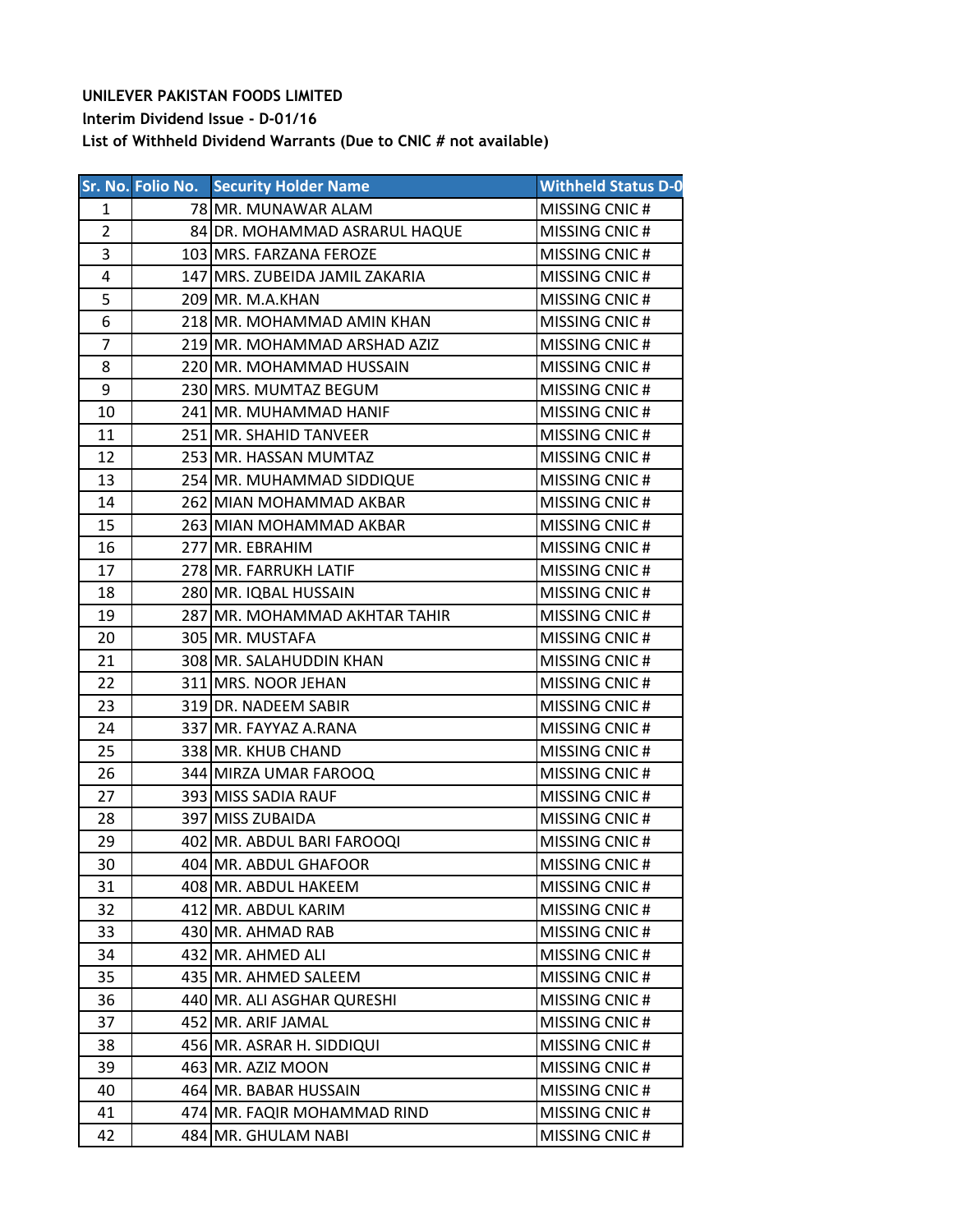| 43       | 493 MR. HAMOOD AHMED                | MISSING CNIC#                  |
|----------|-------------------------------------|--------------------------------|
| 44       | 496 MR. HASIB JAMAL                 | MISSING CNIC#                  |
| 45       | 502 MR. HUSSAIN ADAM                | MISSING CNIC#                  |
| 46       | 505 MR. INAYAT ISMAIL               | MISSING CNIC#                  |
| 47       | 513 MR. JAMES BENEDICT D'SOUZA      | MISSING CNIC#                  |
| 48       | 516 MR. JAVED ALI TAJ               | MISSING CNIC#                  |
| 49       | 525 MR. KHALID RASHID               | MISSING CNIC#                  |
| 50       | 526 MR. KHALIL UR REHMAN            | MISSING CNIC#                  |
| 51       | 527 MR. KHUDA BAKHSH                | MISSING CNIC#                  |
| 52       | 528 MR. KHURSHEED AHMAD             | MISSING CNIC#                  |
| 53       | 537 MR. M.A.A. VAHIDY               | MISSING CNIC#                  |
| 54       | 542 MR. MAHMOOD ZAMAN KHAN          | MISSING CNIC#                  |
| 55       | 543 MR. MAIMOON HAFIZ               | MISSING CNIC#                  |
| 56       | 556 MR. MOHAMMAD ALAM               | MISSING CNIC#                  |
| 57       | 558 MR. MOHAMMAD ALI                | MISSING CNIC#                  |
| 58       | 568 MR. MOHAMMAD AZAM KHAN          | MISSING CNIC#                  |
| 59       | 589 MR. MOHAMMAD MUNIR ADAM         | MISSING CNIC#                  |
| 60       | 590 MR. MOHAMMAD RAFIQ              | MISSING CNIC#                  |
| 61       | 594 MR. MOHAMMAD RASHEED            | MISSING CNIC#                  |
| 62       | 596 MR. MOHAMMAD SADIQ              | MISSING CNIC#                  |
| 63       | 598 MR. MOHAMMAD SAEED              | MISSING CNIC#                  |
| 64       | 620 MR. MOHAMMAD ZAFARULLAH KHAN    | MISSING CNIC#                  |
| 65       | 626 MR. MOHAMMED AMIN MOTIWALA      | MISSING CNIC#                  |
| 66       | 627 MR. MOHAMMED FAROOQ             | MISSING CNIC#                  |
| 67       | 631 MR. MOHD. SALEEM                | MISSING CNIC#                  |
| 68       | 633 MR. MUFIZ KHAN                  | MISSING CNIC#                  |
| 69       | 637 JMR. MUHAMMAD AYUB KHAN MASOODI | MISSING CNIC#                  |
| 70       | 639 MR. MUHAMMAD MUKHTAR            | MISSING CNIC#                  |
| 71       | 657 MR. NASIM AHMED USMANI          | MISSING CNIC#                  |
| 72       | 658 MR. NASIR HUSSAIN               | MISSING CNIC#                  |
| 73       | 666 MR. NIZAR NOORUDDIN LALANI      | MISSING CNIC#                  |
| 74       | 668 MR. NOOR AKRAM SAYEED           | MISSING CNIC#                  |
| 75       | 676 MR. RASHID RAHMAN MIR           | MISSING CNIC#                  |
| 76       | 678 MR. RIAZ AHMED                  | MISSING CNIC#                  |
| 77       | 684 MR. S. M. ABDULLAH              | MISSING CNIC#                  |
| 78       | 687 MR. S.AHMAD IJAZ PIRZADA        | MISSING CNIC#                  |
| 79       | 695 MR. SHAFI-UR-REHMAN ZAFAR       | MISSING CNIC#                  |
| 80       | 696 MR. SHAHAB UD DIN               | MISSING CNIC#                  |
| 81       | 711 MR. TARIQ MAHMOOD               | MISSING CNIC#                  |
| 82       | 721 MR. ZAHOOR AHMAD                | MISSING CNIC#                  |
| 83       | 725 MR. SAIFUDDIN M.GHULAMALI IMANI | MISSING CNIC#                  |
| 84<br>85 | 727 MRS. AKBAR SULTANA              | MISSING CNIC#<br>MISSING CNIC# |
|          | 736 MRS. HAMIDA                     |                                |
| 86       | 747 MRS. NELOFAR SABIR              | MISSING CNIC#                  |
| 87       | 749 MRS. RASHEEDA KHATOON           | MISSING CNIC#                  |
| 88       | 751 MRS. SHAHNAZ ULFAT              | MISSING CNIC#                  |
| 89       | 758 MRS. ZOHRA ZAIDI                | MISSING CNIC#                  |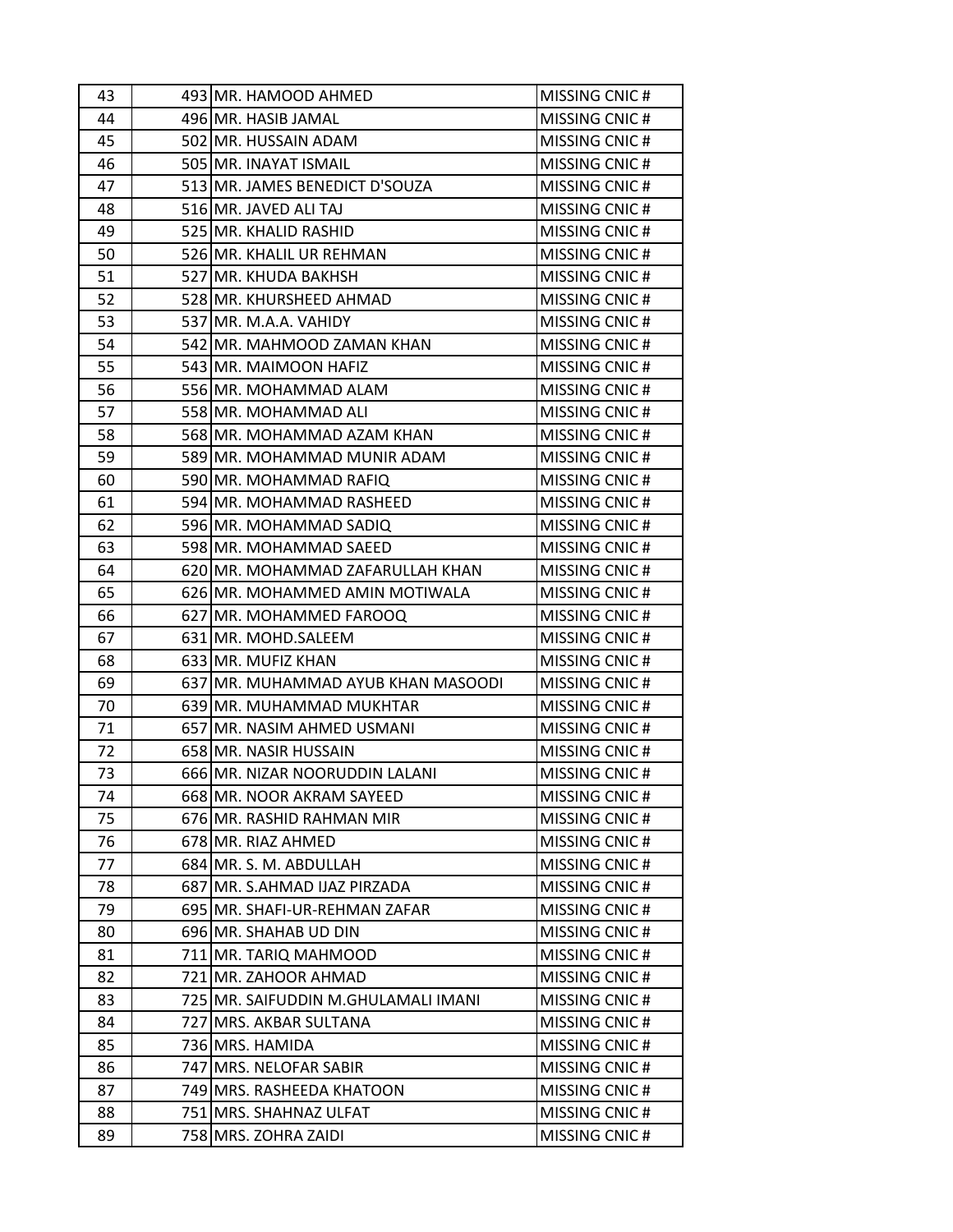| 90  | 762 MST. HAWA BIBI              | MISSING CNIC# |
|-----|---------------------------------|---------------|
| 91  | 764 MST. KHATIJA                | MISSING CNIC# |
| 92  | 765 MST. NABILA ISMAT           | MISSING CNIC# |
| 93  | 768 MST. SARWAR KHATOON         | MISSING CNIC# |
| 94  | 771 MULLA ALI HUSSAIN           | MISSING CNIC# |
| 95  | 781 SYED HAMID HUSSAIN ZAIDI    | MISSING CNIC# |
| 96  | 785 SYED MEHBOOB NADEEM         | MISSING CNIC# |
| 97  | 790 SYED RAUF ALI               | MISSING CNIC# |
| 98  | 792 MR. GHULAM FAREED           | MISSING CNIC# |
| 99  | 801 MR. MUHAMMAD USMAN          | MISSING CNIC# |
| 100 | 803 MR. SARFRAZ AHMED           | MISSING CNIC# |
| 101 | 818 MR. ASAD SOHAIL             | MISSING CNIC# |
| 102 | 823 MR. ABDUL HAMID             | MISSING CNIC# |
| 103 | 824 MR. ABDUL HAQUE             | MISSING CNIC# |
| 104 | 826 MR. ASLAM A. ZAHEER         | MISSING CNIC# |
| 105 | 827 MR. ATHAR HAMEED            | MISSING CNIC# |
| 106 | 828 MR. GHULAM FAROOQ           | MISSING CNIC# |
| 107 | 832 MR. JUNAID ISMAIL           | MISSING CNIC# |
| 108 | 833 MR. KALBE ABBAS DHARAMSEY   | MISSING CNIC# |
| 109 | 835 MR. MEHMOOD MOHAMMAD DIN    | MISSING CNIC# |
| 110 | 836 MR. MOHAMMAD AHMAD          | MISSING CNIC# |
| 111 | 837 MR. MOHAMMAD ASLAM CHAUDHRI | MISSING CNIC# |
| 112 | 841 MR. MUHAMMED ALTAF          | MISSING CNIC# |
| 113 | 843 MR. NAJMUS SAQIB            | MISSING CNIC# |
| 114 | 847 MR. SARDUL KHAN             | MISSING CNIC# |
| 115 | 851 MR. ZAFAR IQBAL             | MISSING CNIC# |
| 116 | 853 MRS. FAUZIA HAMID           | MISSING CNIC# |
| 117 | 855 MRS. HUSNARA ALI            | MISSING CNIC# |
| 118 | 864 SYED HASEEB ALI             | MISSING CNIC# |
| 119 | 875 MR. AMIN ISSA TAI           | MISSING CNIC# |
| 120 | 876 MR. HASSAN MUMTAZ           | MISSING CNIC# |
| 121 | 878 MR. KAMAL HAMEED BAIG       | MISSING CNIC# |
| 122 | 879 MR. MAQSOOD PERVAIZ,        | MISSING CNIC# |
| 123 | 885 MR. PYAR ALI SURANI         | MISSING CNIC# |
| 124 | 888 MR. SAJID ALI               | MISSING CNIC# |
| 125 | 892 MR. ZULFIQAR ALI            | MISSING CNIC# |
| 126 | 906 MR. M.A.MAJID               | MISSING CNIC# |
| 127 | 909 MST. NASRIN HAMEED          | MISSING CNIC# |
| 128 | 910 MR. M.HABIBULLAH MUKHTAR    | MISSING CNIC# |
| 129 | 922 MR. HASEEB FARRUKH          | MISSING CNIC# |
| 130 | 926 MR. MOHAMMED ASHRAF         | MISSING CNIC# |
| 131 | 928 MR. NASIM BEG               | MISSING CNIC# |
| 132 | 943 MR. JAHANGIR SIDDIQUI       | MISSING CNIC# |
| 133 | 949 MR. AHMED HAJI YOUSUF       | MISSING CNIC# |
| 134 | 952 MR. SHARIF ALI DELAWALLA    | MISSING CNIC# |
| 135 | 954 SYED TALIB ASGHAR           | MISSING CNIC# |
| 136 | 973 HAJI AZIZ                   | MISSING CNIC# |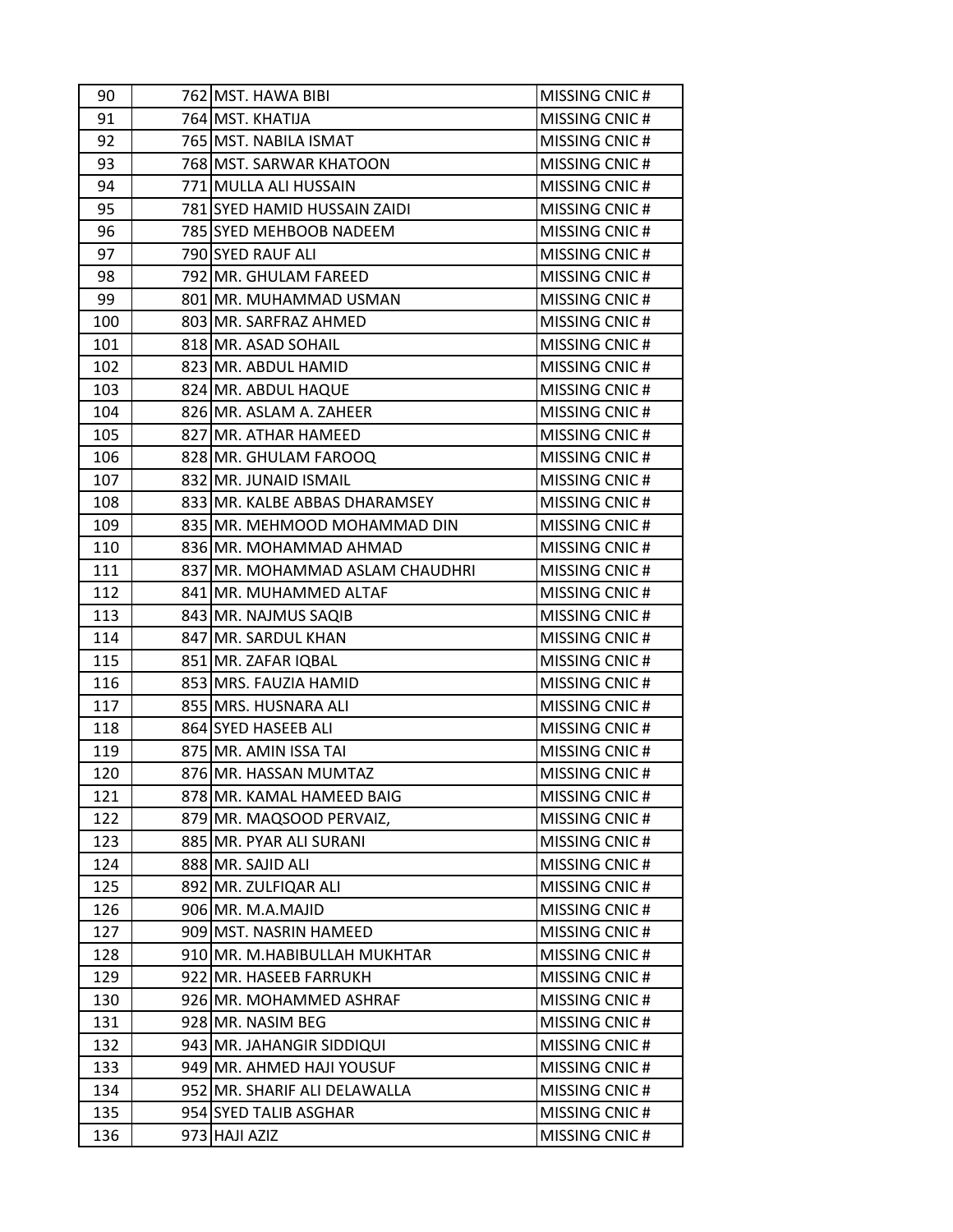| 137 | 975 HAJI MOHAMMAD IQBAL           | MISSING CNIC# |
|-----|-----------------------------------|---------------|
| 138 | 985 MR. ABDUL HAFEEZ              | MISSING CNIC# |
| 139 | 991 MR. FAKHRUDDIN                | MISSING CNIC# |
| 140 | 994 MR. HABIBULLAH                | MISSING CNIC# |
| 141 | 995 MR. HASAN ALI                 | MISSING CNIC# |
| 142 | 1005 MR. MAQSOOD AHMAD BUTT       | MISSING CNIC# |
| 143 | 1009 MR. MOHAMMAD MOIN SIDDIQI    | MISSING CNIC# |
| 144 | 1014 MR. MOHAMMED SIDDIQUE        | MISSING CNIC# |
| 145 | 1017 MR. MUDASIR KHALIQUE         | MISSING CNIC# |
| 146 | 1020 MR. MUHAMMAD YAQOOB          | MISSING CNIC# |
| 147 | 1022 MR. NAVEED GULL              | MISSING CNIC# |
| 148 | 1027 MRS. ANJUM MUMTAZ            | MISSING CNIC# |
| 149 | 1033 MRS. SABERA ZUBAIR           | MISSING CNIC# |
| 150 | 1035 SHAIKH MUHAMMAD JAVAID       | MISSING CNIC# |
| 151 | 1038 SYED ZIA-UL-HASSAN           | MISSING CNIC# |
| 152 | 1039 MR. MOHAMMAD AMIN            | MISSING CNIC# |
| 153 | 1040 MIAN ABDUL GHAFOOR           | MISSING CNIC# |
| 154 | 1044 MR. JAVED IQBAL              | MISSING CNIC# |
| 155 | 1050 MR. OWAIS G. HABIB           | MISSING CNIC# |
| 156 | 1057 MRS. FARRUKH JABEEN          | MISSING CNIC# |
| 157 | 1060 SYED NADEEM BADER            | MISSING CNIC# |
| 158 | 1065 MR. ABDUL RASHID             | MISSING CNIC# |
| 159 | 1073 MR. KASSAM                   | MISSING CNIC# |
| 160 | 1079 MR. QAISER A.REHMAN          | MISSING CNIC# |
| 161 | 1083 MR. USMAN                    | MISSING CNIC# |
| 162 | 1085 MRS. ASMA JAMAL              | MISSING CNIC# |
| 163 | 1098 MR. S. M. YUSUF              | MISSING CNIC# |
| 164 | 1106 MR. ABDUL RASHID             | MISSING CNIC# |
| 165 | 1113 MR. ASHFAQ AHMAD             | MISSING CNIC# |
| 166 | 1116 MR. FAROOQ AHMED             | MISSING CNIC# |
| 167 | 1118 MR. MOHAMED SIDIQUE          | MISSING CNIC# |
| 168 | 1119 MR. MOHAMMAD AFZAL           | MISSING CNIC# |
| 169 | 1120 MR. MOHAMMAD AFZAL CHOUDHERY | MISSING CNIC# |
| 170 | 1127 MR. MOHAMMAD RAFIQ           | MISSING CNIC# |
| 171 | 1128 MR. MOHAMMAD SADIQ           | MISSING CNIC# |
| 172 | 1141 MR. MOHAMMAD HAROON A.SATTAR | MISSING CNIC# |
| 173 | 1142 MRS. HALIMA BAI              | MISSING CNIC# |
| 174 | 1143 MST. FAROOQ HAMEED           | MISSING CNIC# |
| 175 | 1145 DR. RAZAULHAQ SHAH           | MISSING CNIC# |
| 176 | 1146 DR. SHAFI MOHAMMAD ANSARI    | MISSING CNIC# |
| 177 | 1148 MISS NASEEM FATIMA           | MISSING CNIC# |
| 178 | 1149 MR. ABDUL GHAFFAR HABIB      | MISSING CNIC# |
| 179 | 1150 MR. ABDUL RAUF               | MISSING CNIC# |
| 180 | 1151 MR. AHSAN                    | MISSING CNIC# |
| 181 | 1153 MR. FARUKH AMIN              | MISSING CNIC# |
| 182 | 1154 MR. FEROZ                    | MISSING CNIC# |
| 183 | 1156 MR. GUL AHMED                | MISSING CNIC# |